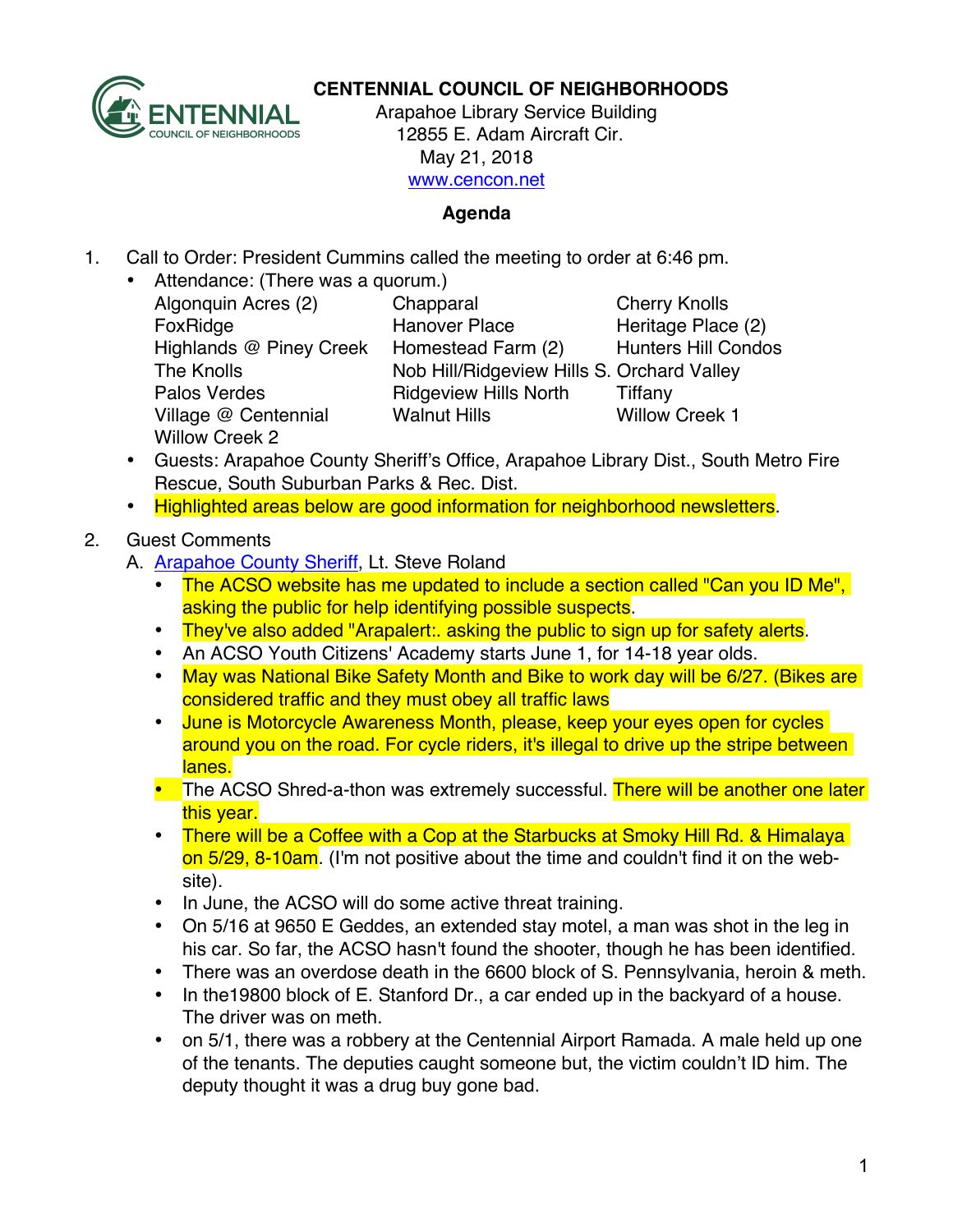- ??: Was the car reported driving around ever caught? Roland: I'm not sure what you're talking about, we haven't had a robbery reported recently. Our robbers seemed to have moved up to Cherry Hills Village.
- Tinkey: What are we doing about live shooters that's better than everyone else? Roland: The whole south area operates as a cohesive group, as soon as four emergency services personnel are available, they run to the scene.
- GLivingston: A school is locked down, except main entrance. The SRO's job is to go after the shooter. Roland: Deputies have access to lockboxes at all schools with the keys in them.
- B. Arapahoe Library District, Tahlia Abdullah, manager at Koelbel Lib.
	- From 2 June 29 July, ALD sponsors their Summer Reading program. Reading Records will be available at your favorite library
	- Recruiting teen volunteers (7-12 graders)
		- $\circ$  Do you know a teen who's might be interested in volunteering at a library this summer?
		- o Arapahoe Libraries is currently hosting volunteer orientation sessions at libraries prior to the start of Summer Reading on June 2. However, they'll take a teen volunteer at any time.
		- o To be eligible to participate in the Summer Reading Teen Volunteer program, teens must be entering 7th grade or older in the fall of 2018. For more information about dates and locations, visit arapahoelibraries.org/teen-volunteer.
		- o ??: What are volunteers' jobs. Tahlia: They're different at each library
	- Live at Sheridan Library: Outdoor concert Nacho Men. 6/16, 6pm. Bring a picnic supper & lawn chair!
	- Meet & Move: Every other Tues., 10-11:30 am at Koelbel Library. Walk and connect with your neighbors while also learning about library resources. Next one is 6/12.
- C. Arapahoe Parks & Rec District, Delos Searle, Asst. District Manager
	- Searle was absent but sent along an e-flyer about APRD's summer pass program. See the linked items under the main email.
- D. Fire Districts, South Metro, Bob Baker, Chief
	- Cunningham Fire, Littleton Fire, South Metro Fire
	- Unification
		- o The unification with Cunningham Fire is going very well.
		- o Highlands Ranch Metro District approved unification with South Metro by 96%. Littleton Fire Protection Dist. also voted over 96% to be included.
		- $\circ$  The City of Littleton is the only election left and they vote in Nov. They are the more difficult one because they have to vote to increase their mill levy for fire protection.
		- $\circ$  Jan. 2019, there will be 30 fire stations all told with 550 firefighters for 500,000 population.
	- Baker went to the Metro Fire Chiefs' conference. He spoke with chiefs of much larger organizations (LA, Houston…).
	- A Citizens' Fire Academy just graduated on Wed.
	- Station 32 (Quebec & Orchard) will be completed & staffed by end of Oct.
	- There was a train vs. car accident on Santa Fe.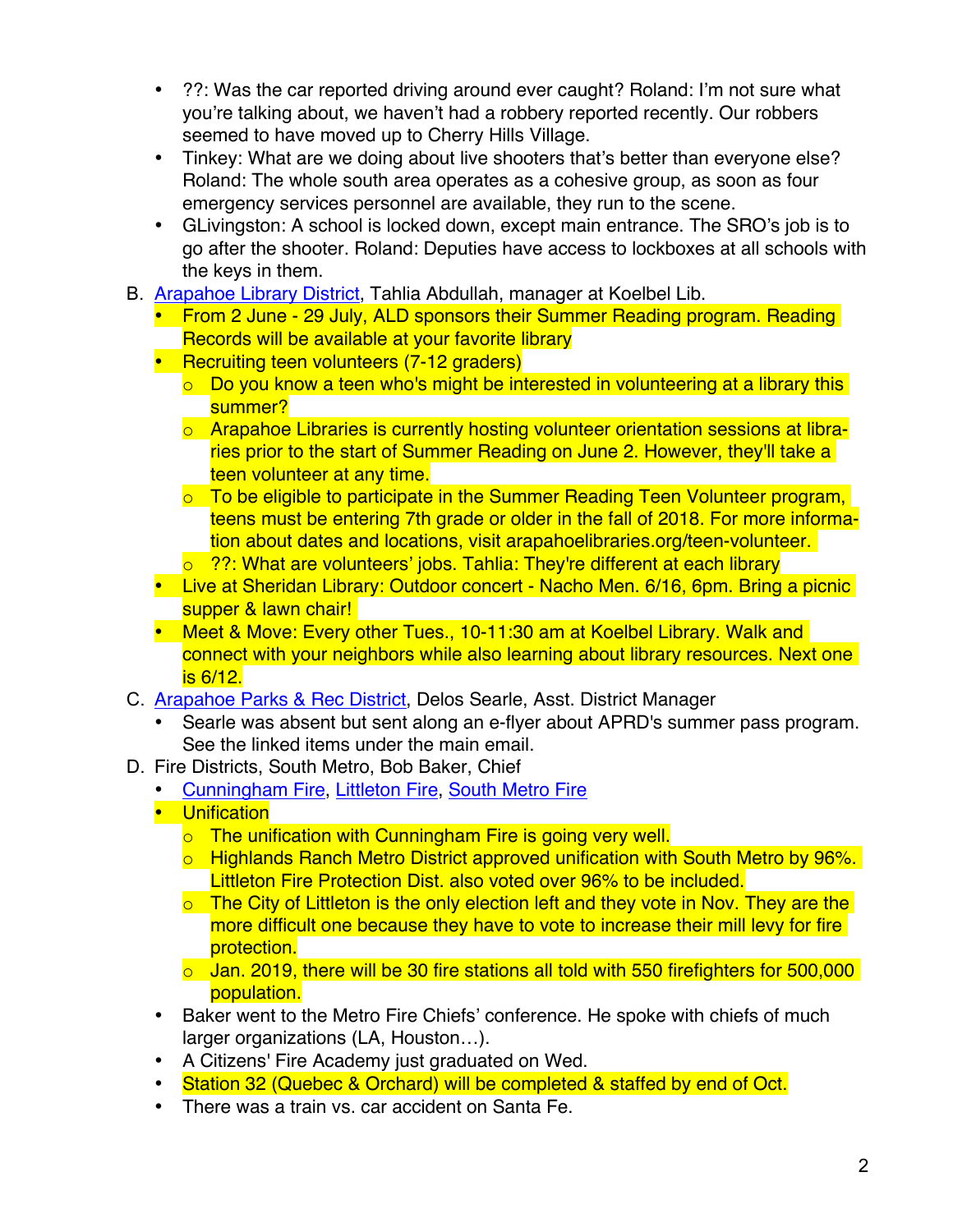- 24 just graduated from firefighter academy. We'll need to run 3 more academies for the numbers wanting to join firefighting.
- Bain: What can you tell us about grassland fires, fireworks? Bob: Fireworks are illegal in Centennial. Next month I'll bring a person to talk about summer safety tips.
- The South Metro non-emergency line: 720-989-2000 (Desiree)
- Cummins: Will there be no loss of personnel? Baker: We'll have to hire. Littleton is down personnel that will have to be filled, a new station is being built. The goal is to have 4 people on every piece of equipment.
- Nickless: What are the qualifications to be a firefighter? Baker: A person must have an EMT license (training is offered inhouse 2x/year), pass a physical ability test and a written test, must have mechanical aptitude. Jerry Rhodes or Baker would talk to anyone who's interested & wants to know about firefighting.
- GLivingston: It looks like Station 32 is bigger. Baker: The "current" station was built in the '70s & is too small now. The new building should fit right in 10 yrs. It will house a ladder truck, fire engine, medic unit, and battalion chief. We'll put another engine there when the number of calls reaches 3000-3500 calls per yr. It's currently at about 2,500 calls.)
- F. South Suburban Parks & Rec District, Jamie DeBartolomeis
	- The new Summer catalog is out; it covers 5/28-9/1/18.
	- We're offering a Splash Pass good for unlimited admission to all 4 outdoor pools for the summer.
	- We have a shortage of life quards. We got some at our March career fare but, there are still some openings in Lone Tree. SSPR will be holding a lifeguard hiring event on 6/10 at Cook Creek Pool, 8711 Lone Tree Pky., 9a-noon (We'll do free lifeguard certification-\$225 value). \$10.20-11.25 is the wage for lifeguards (not an 8 hr. day, flexible hours).
	- There are openings in Soccer Champs Camp:1<sup>st</sup> week of June, for 5-12 year olds.
	- There followed a listing of a few of the items on the SSPR June Events flyer.
	- SSPR is rewriting general rules & regulations for outdoor parks, trails, open space. You can look on the website to comment. There's a link on Homepage. A draft report will be available on 6/12.
	- There was a dedication of the Sumac Hill Farm overlook, 1/4 mi north of Goodson on the Highline Canal. It will be a rest stop along the trail.
	- There are 2 openings on the Public Art Committee, which selects art for placement throughout the district. Appreciation for art is appreciated. It's a 3 year term. The application is on the website. The meetings are the  $4<sup>th</sup>$  Tues. of the month, 8:30-10am. The deadline for application is 5/30. Contact lynnew@ssprg.org for info.
	- Pye, Barrett, Lawful are the new electeds to the SSPRD Board.
- G. City of Centennial (No one, there's a Council meeting tonight)
- 3. Community Associations Institute, Invited, yet to be confirmed (No show)
	- A discussion of HOA topics
	- So, we had a general discussion.
	- We'll see if we can get the City's traffic engineer to discuss the Neighborhood Traffic Mitigation Program to attend a meeting.